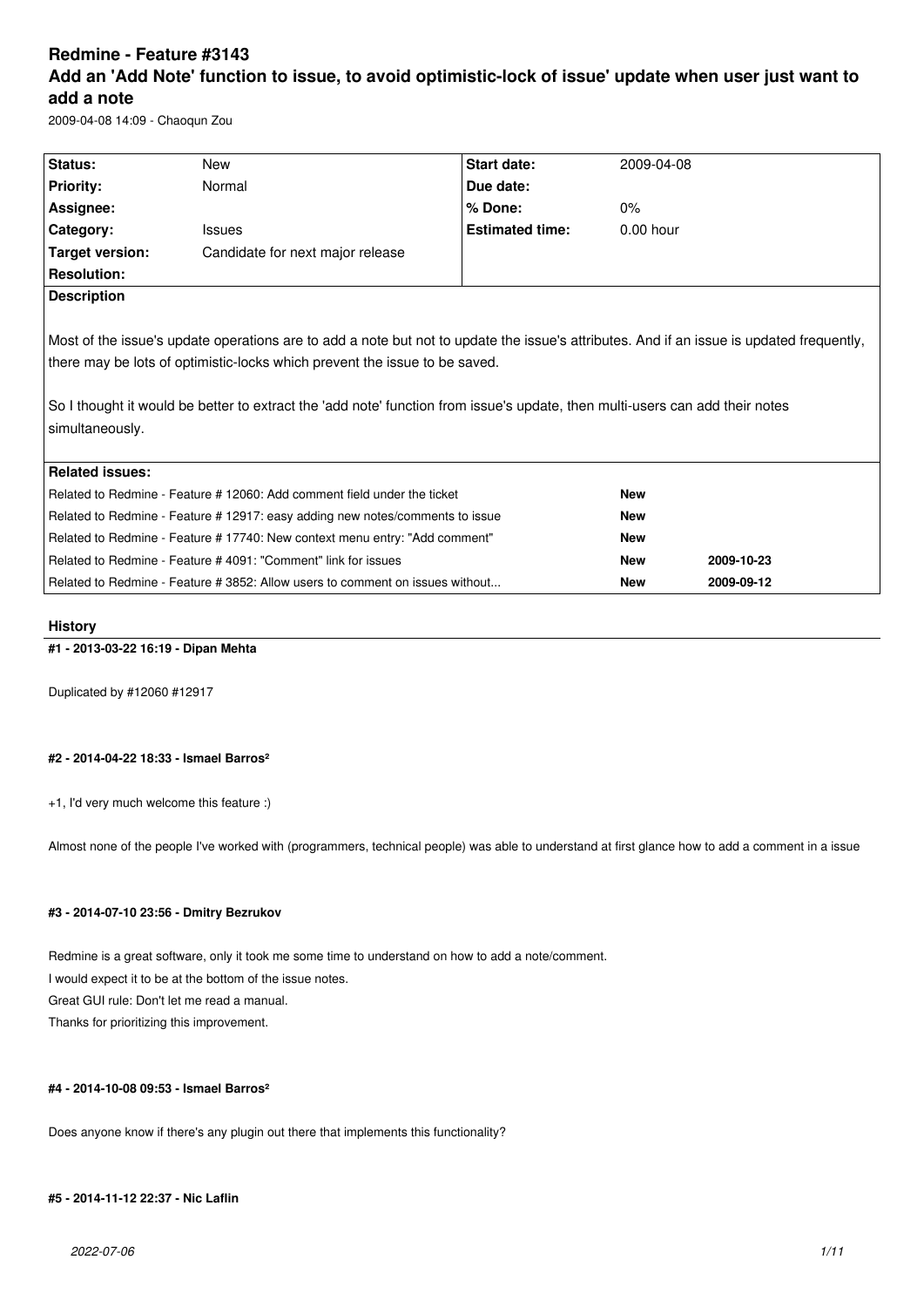I too would like to see this, it seems that the quote button almost handle's this.

#### **#6 - 2014-11-30 16:02 - Go MAEDA**

*- Related to Feature #17740: New context menu entry: "Add comment" added*

#### **#7 - 2014-11-30 16:05 - Go MAEDA**

*- Related to Feature #4091: "Comment" link for issues added*

#### **#8 - 2014-11-30 16:05 - Go MAEDA**

*- Related to Feature #3852: Allow users to comment on issues without having to go through Update added*

### **#9 - 2015-02-16 20:47 - WDS D**

I am desperately looking for that feature. And also the ability to display notes/comments and change history separately

#### Ismael Barros² wrote:

*Does anyone know if there's any plugin out there that implements this functionality?*

# **#10 - 2015-02-22 13:52 - dumb blob**

I'd like to raise my hand for this as well. It's utterly important for our organization as it's by far the most frequent confusion among users.

Also, the tiny, nearly invisible, pencil button near "Description:" should be expanded by default when updating/editing the issue.

#### **#11 - 2016-01-13 14:29 - Michael Erne**

Hi everybody,

We recently switched on Redmine and would love to have a function to add quickly a note because editing an issue to quickly add a note seems really disturbing to us. It is really usefull to take notes related to each issue so that we have all the informations and questions we had about it. What is planned for this point? Will the next release have something like this?

Thank you very much for your answer.

Best Regards, Michael

# **#12 - 2016-04-16 19:20 - Marius BALTEANU**

- *File add\_notes.png added*
- *File add\_notes\_form.png added*
- *File add\_notes\_button.patch added*

I've attached a patch (add\_notes\_button.patch) that implements this feature by adding a new button named "Add notes" to the bottom of the issue page.

add\_notes.png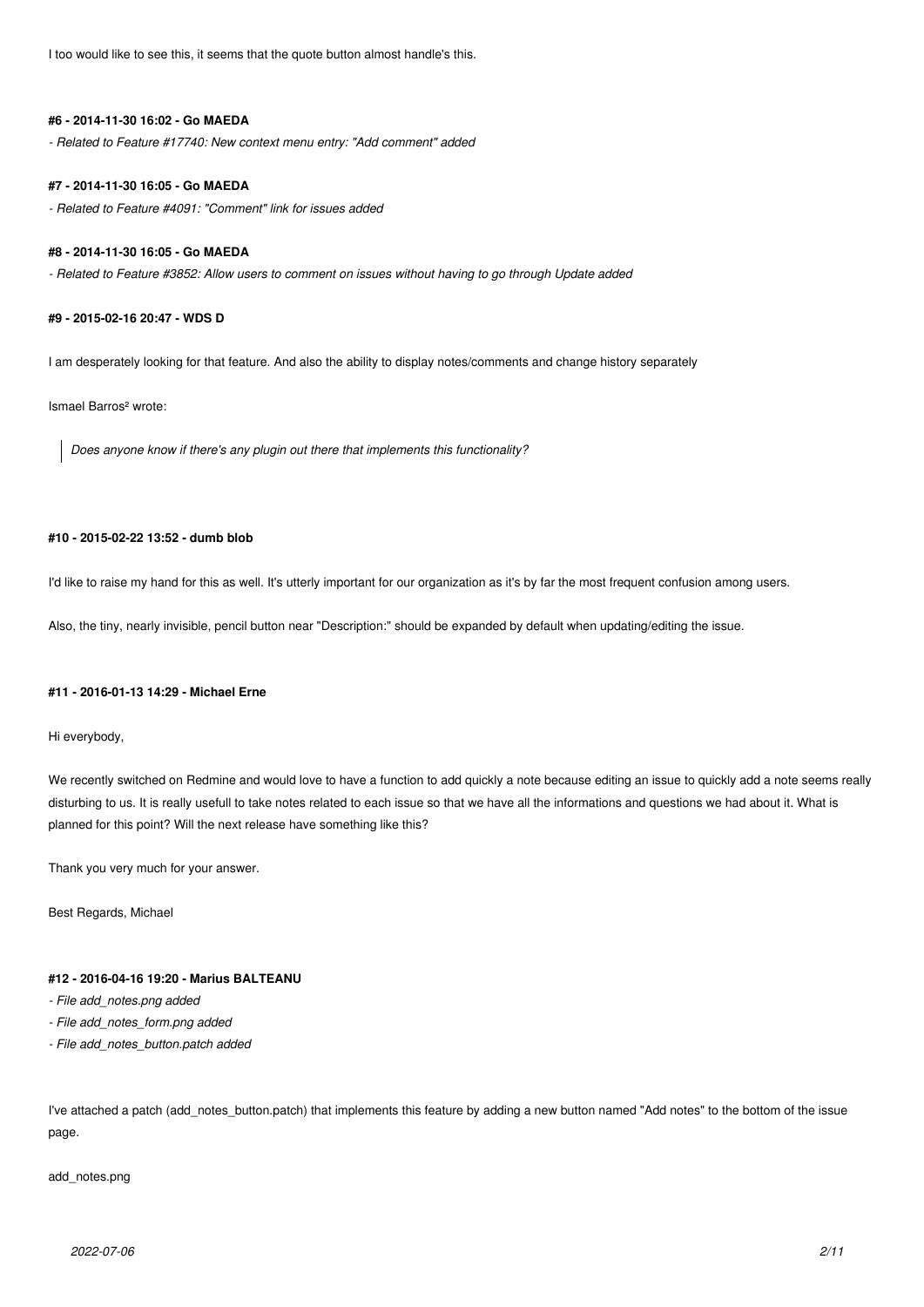After is clicked, the form for adding notes and attachments is shown.

add\_notes\_form.png

If the patch is accepted, I'll update it to include:

- a UI test

- Translations for current languages.

Also, the current tests pass

#### **#13 - 2016-04-19 10:54 - Oscar Edvardsson**

Nice to see some work being done on this issue!

I tried your patch though, and for me it only seems to reload the page. I can see in the log though that it does render it (Rendered journals/\_notes\_new\_form.html.erb (11.4ms)).

I have verified that the patch was applied successfully, and I have tried with both the custom theme we are using and default theme and with different users (one of them admin) - with no luck. I have not made any other modifications to Redmine, save for a mylyn connector.

Environment:

| Redmine version         |            | $3.2.0$ .stable                        |  |
|-------------------------|------------|----------------------------------------|--|
| Ruby version            |            | 1.9.3-p484 (2013-11-22) [x86 64-linux] |  |
| Rails version           | 4.2.5      |                                        |  |
| Environment             | production |                                        |  |
| Database adapter        | PostgreSQL |                                        |  |
| SCM:                    |            |                                        |  |
| Mercurial               | 2.8.2      |                                        |  |
| Git                     | 1.9.1      |                                        |  |
| Filesystem              |            |                                        |  |
| Redmine plugins:        |            |                                        |  |
| redmine mylyn connector |            | 2.8.2.stable                           |  |
|                         |            |                                        |  |

#### **#14 - 2016-04-19 11:19 - Marius BALTEANU**

Oscar Edvardsson wrote:

*Nice to see some work being done on this issue!*

*I tried your patch though, and for me it only seems to reload the page. I can see in the log though that it does render it (Rendered journals/\_notes\_new\_form.html.erb (11.4ms)).*

*I have verified that the patch was applied successfully, and I have tried with both the custom theme we are using and default theme and with different users (one of them admin) - with no luck. I have not made any other modifications to Redmine, save for a mylyn connector.*

*Environment: Redmine version 3.2.0.stable Ruby version 1.9.3-p484 (2013-11-22) [x86\_64-linux] Rails version 4.2.5 Environment production Database adapter PostgreSQL SCM: Mercurial 2.8.2*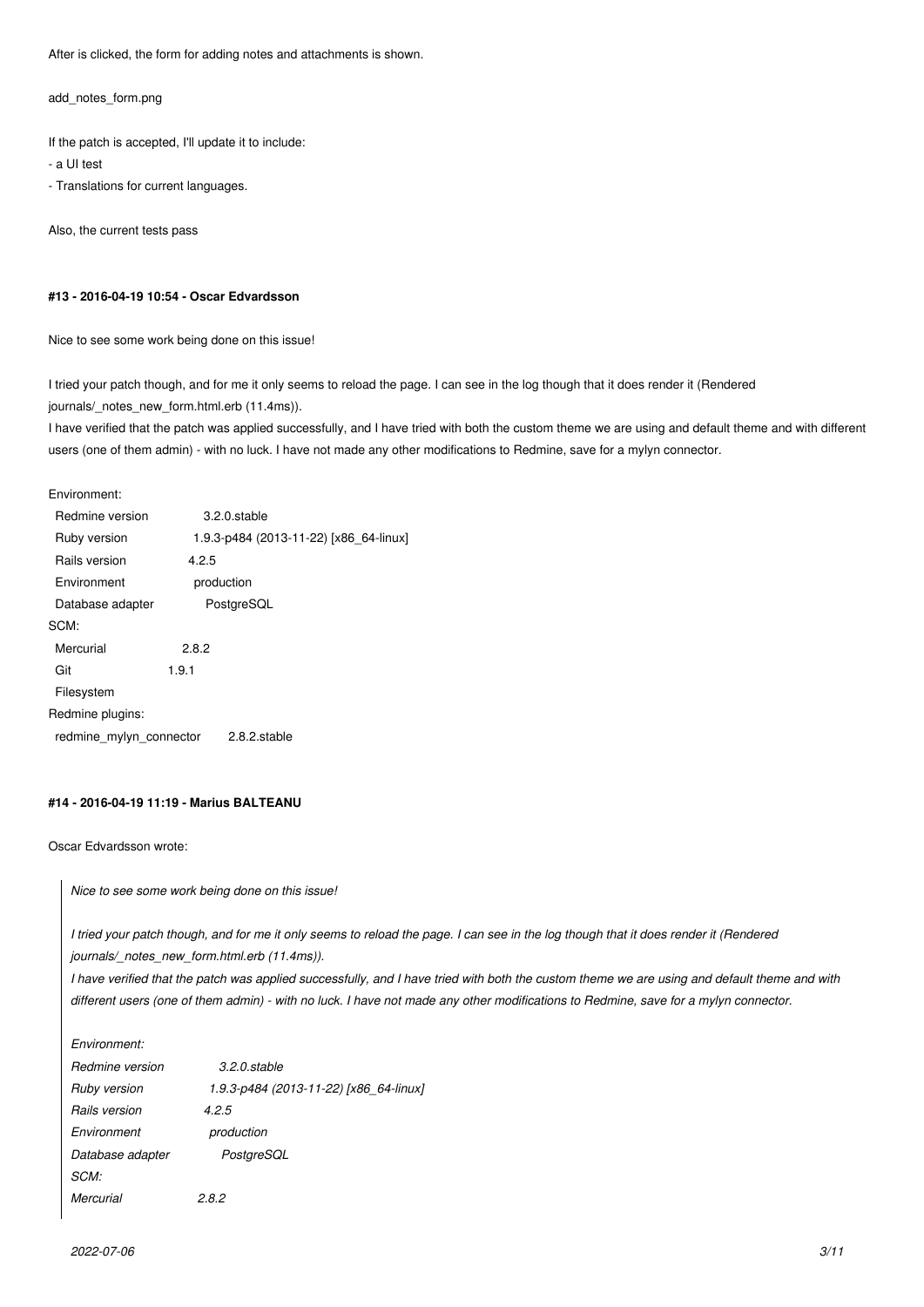*Git 1.9.1 Filesystem Redmine plugins: redmine\_mylyn\_connector 2.8.2.stable*

The patch was developed against Revision r15317

I tested now on 3.2.1-stable and works fine. I'll try later to test the patch against version 3.2.0.stable and also against latest revision.

My Environment:

| Redmine version  | 3.2.1. devel                           |
|------------------|----------------------------------------|
| Ruby version     | 2.2.3-p173 (2015-08-18) [x86 64-linux] |
| Rails version    | 4.2.5.2                                |
| Environment      | development                            |
| Database adapter | Mysgl <sub>2</sub>                     |

#### **#15 - 2016-04-20 11:14 - Marius BALTEANU**

#### Marius BALTEANU wrote:

*I'll try later to test the patch against version 3.2.0.stable and also against latest revision.*

I tested also on 3.2.0 (with and without your plugin) and works fine (Chrome and Firefox latest versions). That reload should be a POST request to /issues/<id> and you should receive a 302 redirect as response from the server (the patch uses the same post method from edit issues). I don't know how can I help you further to debug your problem, so I'll wait for someone else feedback.

#### **#16 - 2016-04-20 11:31 - Oscar Edvardsson**

#### Marius BALTEANU wrote:

*I tested also on 3.2.0 (with and without your plugin) and works fine (Chrome and Firefox latest versions). That reload should be a POST request to /issues/<id> and you should receive a 302 redirect as response from the server (the patch uses the same post method from edit issues). I don't know how can I help you further to debug your problem, so I'll wait for someone else feedback.*

I never thought of testing a different browser… Works on Chrome, but not Safari (Version 9.1 (11601.5.17.1)).

# **#17 - 2016-04-20 11:34 - Marius BALTEANU**

Thanks for the feedback, I'll check why the patch is not working on Safari.

### **#18 - 2016-04-21 21:12 - Marius BALTEANU**

I've just tested the patch on Safari Version 9.1 (11601.5.17.1) and works fine.

# **#19 - 2016-04-22 10:07 - Oscar Edvardsson**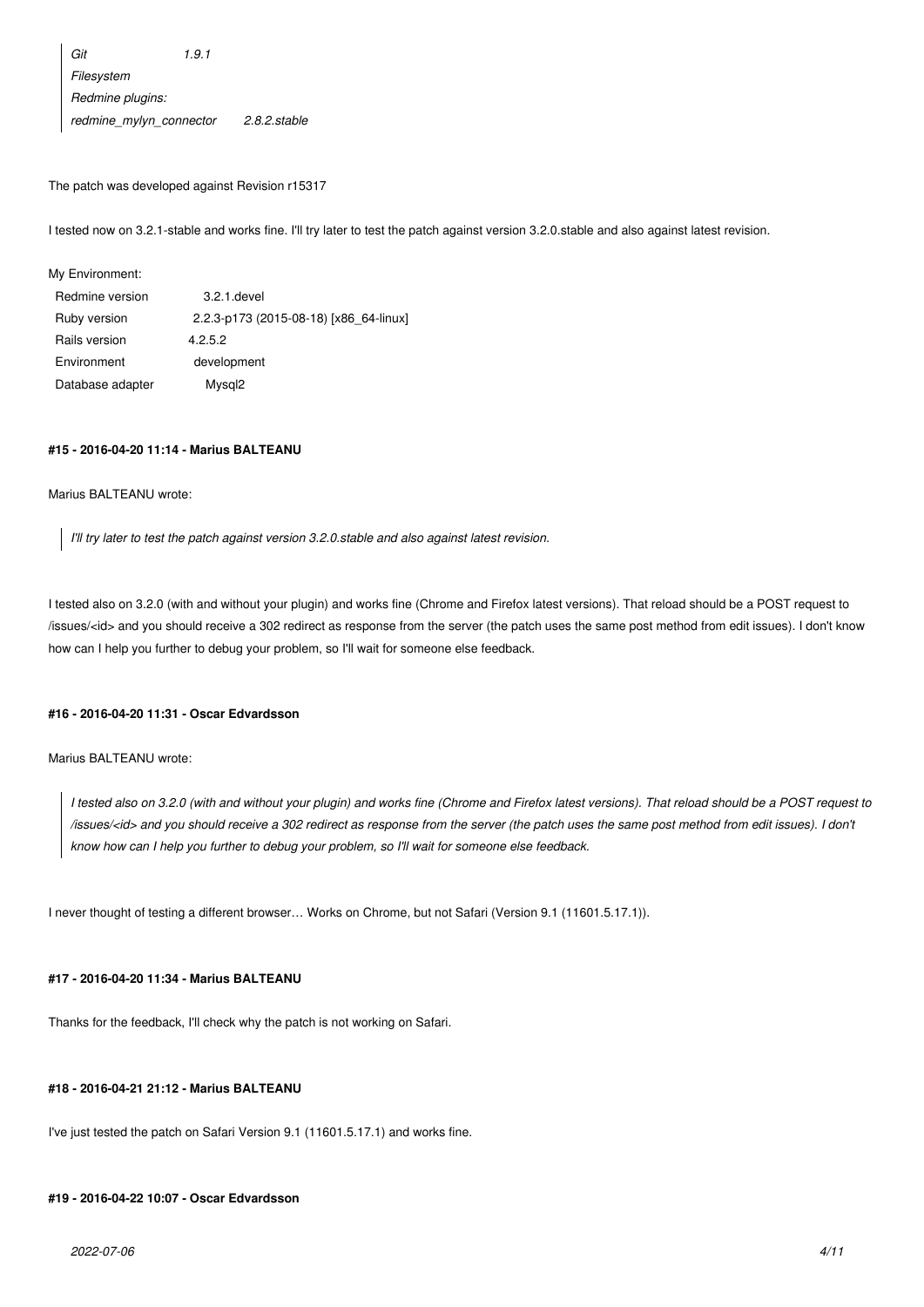Odd, now it works splendidly. I did restart Redmine though, maybe that was needed...?

#### **#20 - 2016-04-22 10:11 - Marius BALTEANU**

Oscar Edvardsson wrote:

*Odd, now it works splendidly. I did restart Redmine though, maybe that was needed...?*

Yes, restarting the application server is a must.

#### **#21 - 2016-04-28 03:22 - the fury**

Would it be possible to have that "add note" field open by default, like the reply box in most forums (XenForo, etc.)?

For that matter, the same should happen on threads in Redmine forum...

That would make it super easy to comment on an issue

# **#22 - 2016-04-28 13:50 - Marius BALTEANU**

the fury wrote:

*Would it be possible to have that "add note" field open by default, like the reply box in most forums (XenForo, etc.)?*

*For that matter, the same should happen on threads in Redmine forum...*

*That would make it super easy to comment on an issue*

Both solutions requires one click for adding a note:

- "Add Notes" button: After you click it, the focus is set automatically on the field and you can start typing
- Field box open by default: you need to click on it to focus the field

Because of that, I would prefer the "Add notes" button.

#### **#23 - 2016-04-28 15:24 - the fury**

Marius BALTEANU wrote:

#### *the fury wrote:*

*Would it be possible to have that "add note" field open by default, like the reply box in most forums (XenForo, etc.)?*

*For that matter, the same should happen on threads in Redmine forum...*

*That would make it super easy to comment on an issue*

*Both solutions requires one click for adding a note:*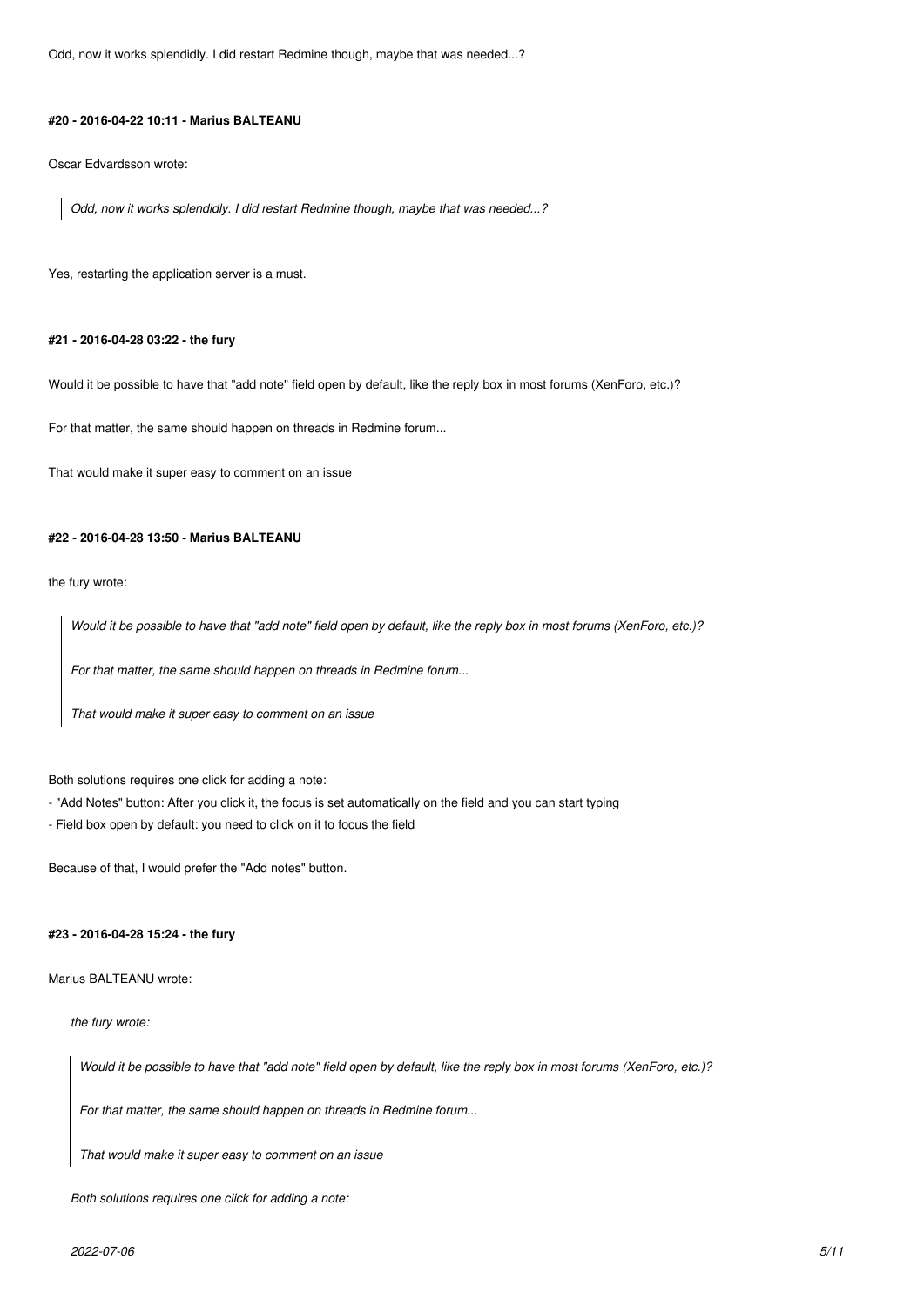*- "Add Notes" button: After you click it, the focus is set automatically on the field and you can start typing*

*- Field box open by default: you need to click on it to focus the field*

*Because of that, I would prefer the "Add notes" button.*

True, only a single action in both cases, but in terms of intuitive interface, if the comment field is visible by default, it makes it obvious that's where one goes to leave a comment on the issue, so people don't have to hunt around or get trained on how to use the thing. I'm faced with the task of bringing dozens of people at work on board to Redmine, where the existing "system" is email and Office docs on network shares...so really, anything's an improvement, but I'm hoping to minimize the friction against change by having the most discoverable UI possible.

Now that I look at the patch, it's just a matter of the CSS, so I could just override it in my theme. I'm cool with that, going to apply the patch now. :)

#### **#24 - 2016-04-28 20:28 - the fury**

#### Marius BALTEANU wrote:

*I've attached a patch (add\_notes\_button.patch) that implements this feature by adding a new button named "Add notes" to the bottom of the issue page.*

I've applied the patch on my copy (I'm on 3.2.1-stable) and restarted Redmine, however the issue view now reports a 500 internal server error. I have the redmine ckeditor plugin installed, and it looks like there is something going wonky here:

ActionView::Template::Error (undefined method `id' for nil:NilClass):

- 11: <%= f.check\_box :private\_notes, :no\_label => true %>
- 12: <label for="issue\_private\_notes"><%= l(:field\_private\_notes) %> </label>
- 13: <% end %>
- 14:  $\langle\%$  call hook(:view journals notes form after notes, { :issue => @issue}) %>
- 15:
- 16: <p><%= render :partial => 'attachments/form', :locals => {:container => @issue} %></p>
- 17: </fieldset>

plugins/redmine\_ckeditor/lib/redmine\_ckeditor/hooks/journal\_listener.rb:10:in `view\_journals\_notes\_form\_after\_notes'

lib/redmine/hook.rb:61:in `block (2 levels) in call\_hook'

lib/redmine/hook.rb:61:in `each'

lib/redmine/hook.rb:61:in `block in call\_hook'

lib/redmine/hook.rb:58:in `tap'

lib/redmine/hook.rb:58:in `call\_hook'

lib/redmine/hook.rb:96:in `call\_hook'

app/views/journals/\_notes\_new\_form.html.erb:14:in `block in

\_app\_views\_journals\_\_notes\_new\_form\_html\_erb\_\_4104637093308884883\_47486000'

app/helpers/application\_helper.rb:1030:in `labelled\_form\_for'

app/views/journals/\_notes\_new\_form.html.erb:5:in `\_app\_views\_journals\_\_notes\_new\_form\_html\_erb\_\_4104637093308884883\_47486000'

app/views/issues/show.html.erb:132:in `\_app\_views\_issues\_show\_html\_erb\_\_\_4381887501222243197\_48895720'

app/controllers/issues\_controller.rb:118:in `block (2 levels) in show'

app/controllers/issues\_controller.rb:115:in `show'

lib/redmine/sudo\_mode.rb:63:in `sudo\_mode'

Line 10 in the file plugins/redmine\_ckeditor/lib/redmine\_ckeditor/hooks/journal\_listener.rb: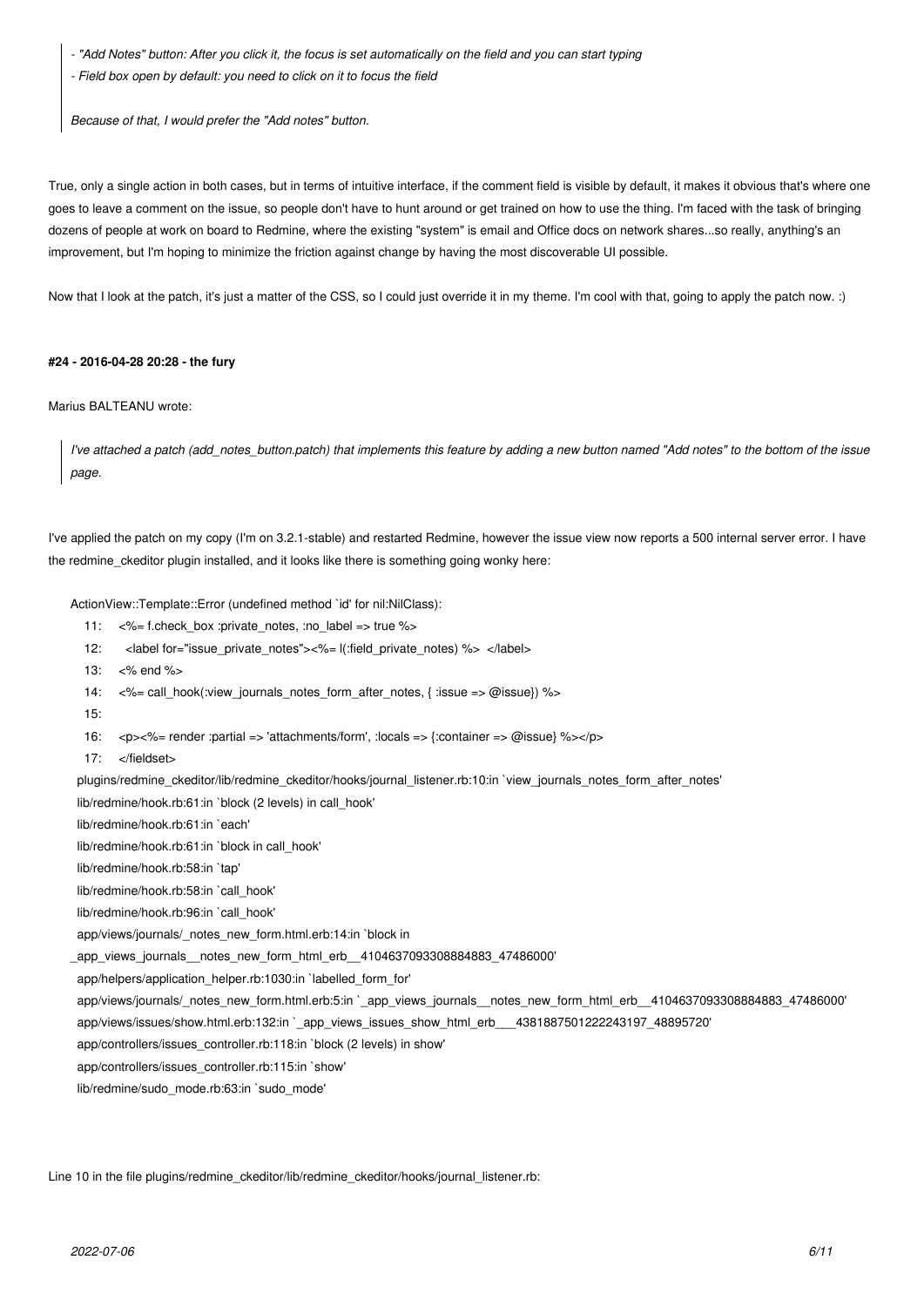I don't know a whole lot about Redmine code and plugins, but shouldn't it be passed a journal object in order for it to work, or should the listener on the plugin be changed so that it works if it doesn't receive a journal object?

#### **#25 - 2016-10-02 15:36 - Marius BALTEANU**

*- File add\_notes\_button\_v3.patch added*

Attached is an updated patch which includes some fixes.

I would really appreciate any feedback on this patch in order to have it committed in a further version.

# **#26 - 2016-10-09 22:38 - C-O L**

*- File add\_notes.diff added*

*- File AddNotes.png added*

# Marius BALTEANU wrote:

*Attached is an updated patch which includes some fixes.*

*I would really appreciate any feedback on this patch in order to have it committed in a further version.*

# Hi all,

I have always thought that the "Edit issue to leave a comment" was kind of odd, so now after Marius almost made it the way I wanted it I decided to give it a try, so here is my contribution using 3.3.0 as base with great help from Marius patch:

- The Add notes form is always visible at the bottom of the page (after the History) for user allowed to add notes.
- An "Add notes" link has been added to the action menu which takes the user to the Add notes form (for users allowed to add notes).
- The "Edit" link in the action menu is only visible for users allowed to *edit* the issue.
- The second action menu has been relocated from the bottom to just below the issue, before the history.
- The edit issue form has been moved to below the second action menu. The edit issue form still has its own notes input.
- The Add notes form is used when quoting.
- Uploading files is working from both Edit issue and Add notes (with some color errors in the UI for Add notes, maybe I missed something?)

### **#27 - 2016-10-11 14:04 - C-O L**

*- File add\_notes\_v3.diff added*

I reconsidered the implementation a bit an here is a new version that is using all the existing elements with some small adjustments so there are fewer modifications and more likely to work with plugins.

- The Add notes form is always visible at the bottom of the page (after the History) for user allowed to add notes.
- An "Add notes" link has been added to the action menu which takes the user to the Add notes form (for users allowed to add notes).
- The "Edit" link in the action menu is only visible for users allowed to *edit* the issue.
- The second action menu has been relocated from the bottom to just below the issue details, I think it makes more sense there.
- The edit issue form has been moved to below the second action menu. The edit issue form still has its own notes input.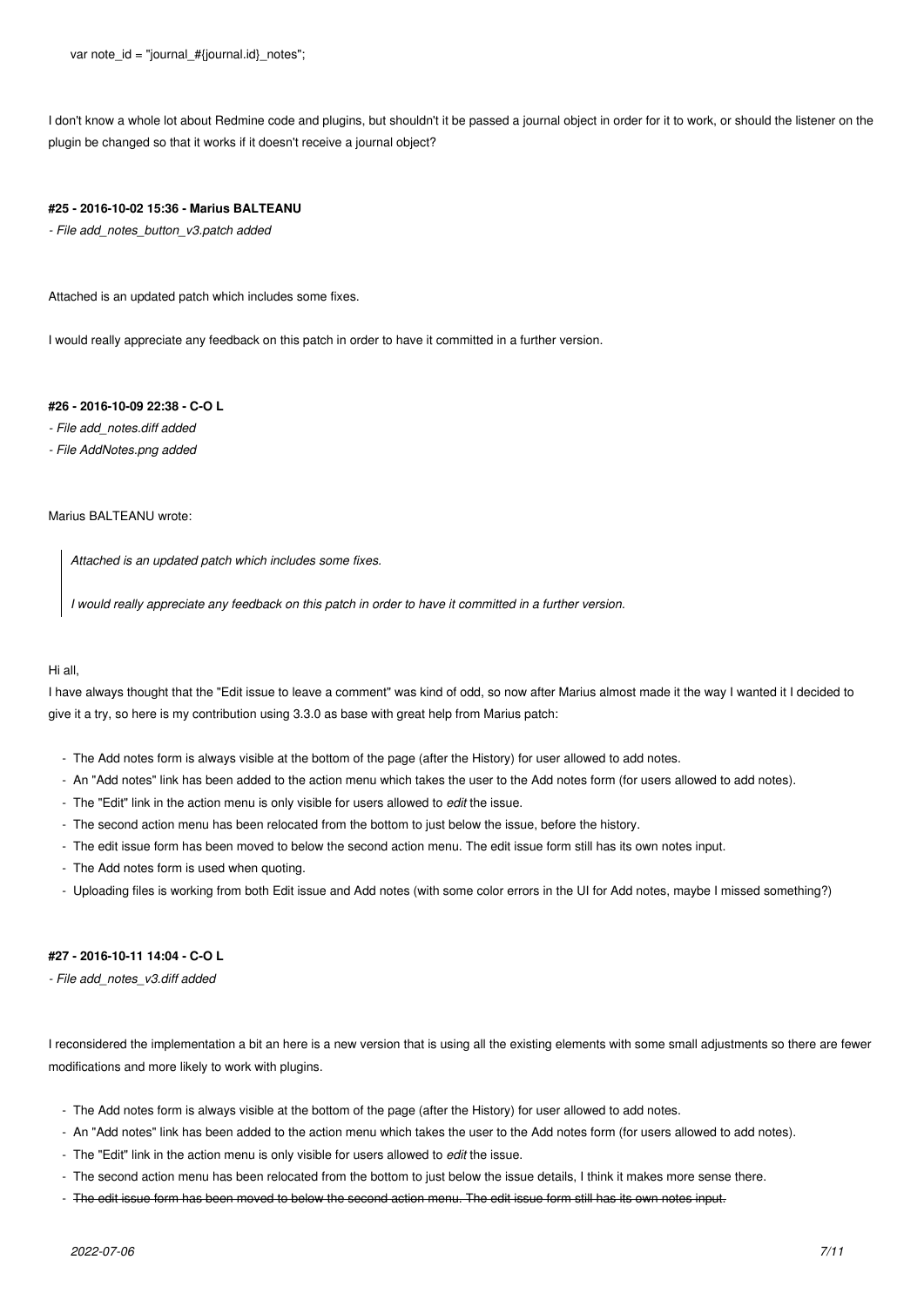- The Add notes form is used when quoting.
- Uploading files is working from both Edit issue and Add notes (with some color errors in the UI for Add notes, maybe I missed something?)

#### **#28 - 2017-02-22 15:16 - Sander Deryckere**

*- File missing\_translation.JPG added*

I just tried the patch by C-O L, and the interface does feel a lot better. Leaving an "Edit" button for admins, and just having an "Add note" button for regular reporters.

The only problem I have is that the button doesn't find its text in the translation file. Though I guess that's due to me not compiling the translation files, or not deleting the cache or so... I still need to figure out what's happening there.

#### missing\_translation.JPG

Another remark is that the notes are placed in a div, so it looks like a box in a box in a box. That's not an issue with this patch, but with the existing style. It makes sense for an admin to put all different edit panes in one div together, but for a regular reporter who can only add notes, there's a box too much IMO.

All in all, it's a great improvement for the user experience, and I hope this will be included in the next version.

#### **#29 - 2017-03-28 13:10 - Shay Sol**

Hi, I applied the patch, tried it and it has a problem with redmine\_ckeditor. Someone solved it?

#### **#30 - 2017-09-18 18:34 - Den Mayer**

It can't work properly. When I installed the last patch the Edit button stopped opening the block for editing Redmine version 3.3.1 Any of thoughts? In console (Devtools) I did not see any errors..

# **#31 - 2018-04-17 15:49 - Dan Weaver**

Can anyone help to get it working on redmine 3.4? Really need this.

# **#32 - 2019-02-21 15:57 - Bernhard Rohloff**

+1 If we could get this patch integrated it would be an extremely huge step forward. This is the one of the first questions everybody asks if I show them how to use Redmine.

#### **#33 - 2019-03-25 22:47 - Marius BALTEANU**

*- File 0001-Adds-Add-notes-link-to-issue-page-to-add-only-notes.patch added*

*- File add\_notes.png added*

*- Target version set to Candidate for next major release*

Bernhard Rohloff wrote: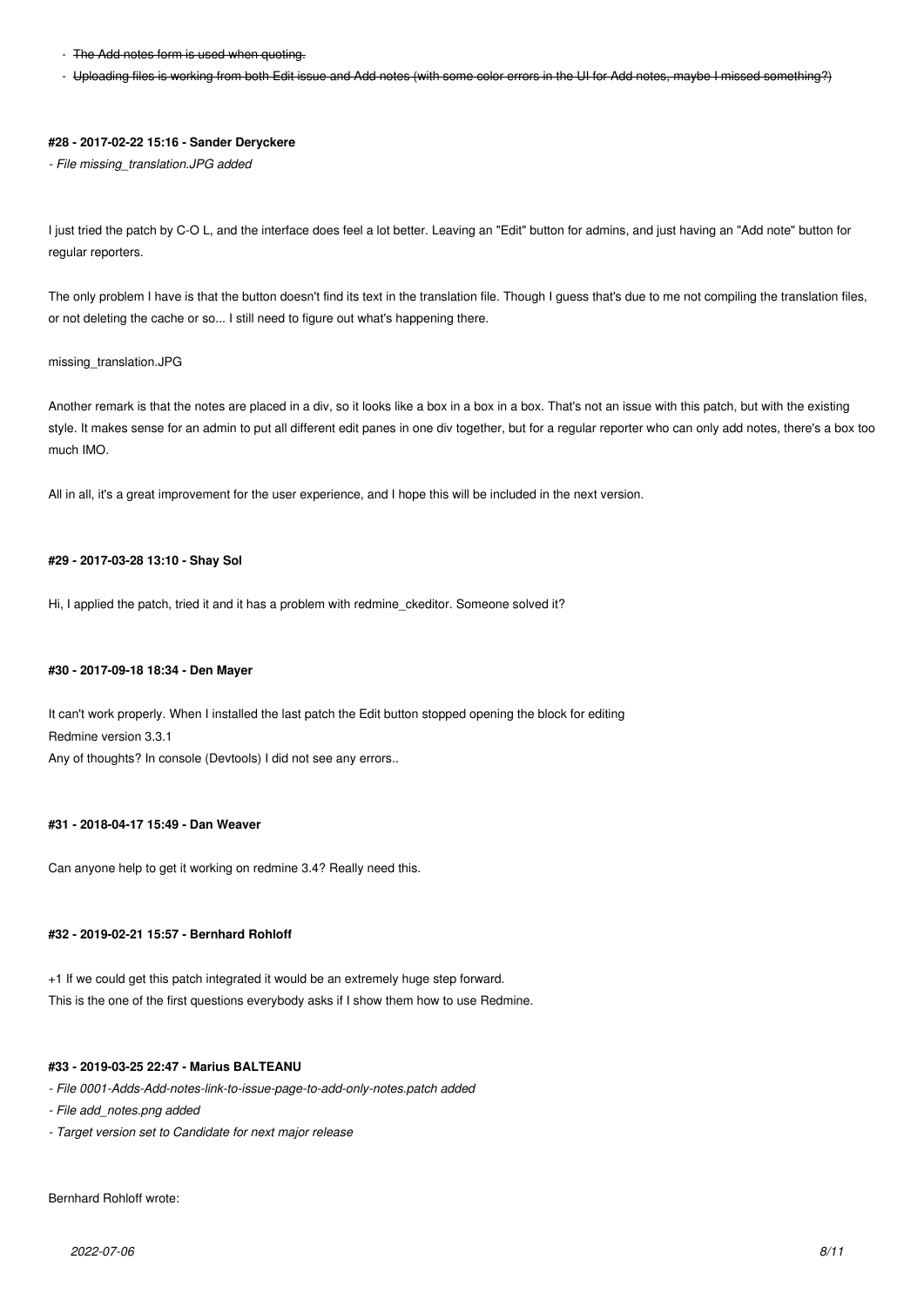*+1 If we could get this patch integrated it would be an extremely huge step forward. This is the one of the first questions everybody asks if I show them how to use Redmine.*

I totally agree with you, Bernhard.

I'm attaching a patch created based on the patch proposed by C-O L. The patch implements partially this feature (partially because it doesn't avoid the optimistic-lock) and it doesn't change the HTML of the page, it is based mostly on JS.

#### add\_notes.png

Even if I'm not 100% happy with this solution, I think it is a good step forward.

Any feedback is welcome.

# **#34 - 2019-10-09 13:41 - José Esteves**

*- File 0001b-Adds-Add-notes-link-to-issue-page-to-add-only-notes.patch added*

+1 for this feature!

I'm testing Marius Patch and Is working great so far, even in reverse chronological order of notes.

Mobile also looks good

Just have to resolve un minor conflict to match master branch.

I attach the updated patch!

# **#35 - 2019-10-09 13:55 - José Esteves**

*- File 0001b-Adds-Add-notes-link-to-issue-page-to-add-only-notes.patch added*

Sorry, here is the patch to latest master!

**#36 - 2020-01-30 11:55 - Robert Röttger**

+1 for this

# **#37 - 2021-03-05 08:57 - Leo L.**

Hey everyone.

I tried to apply the latest patch, but it fails for some reason I couldn't figured out :

|diff --git a/app/views/issues/\_action\_menu.html.erb b/app/views/issues/\_action\_menu.html.erb

|index b535fae..de255bc 100644

|--- a/app/views/issues/\_action\_menu.html.erb

|+++ b/app/views/issues/\_action\_menu.html.erb

--------------------------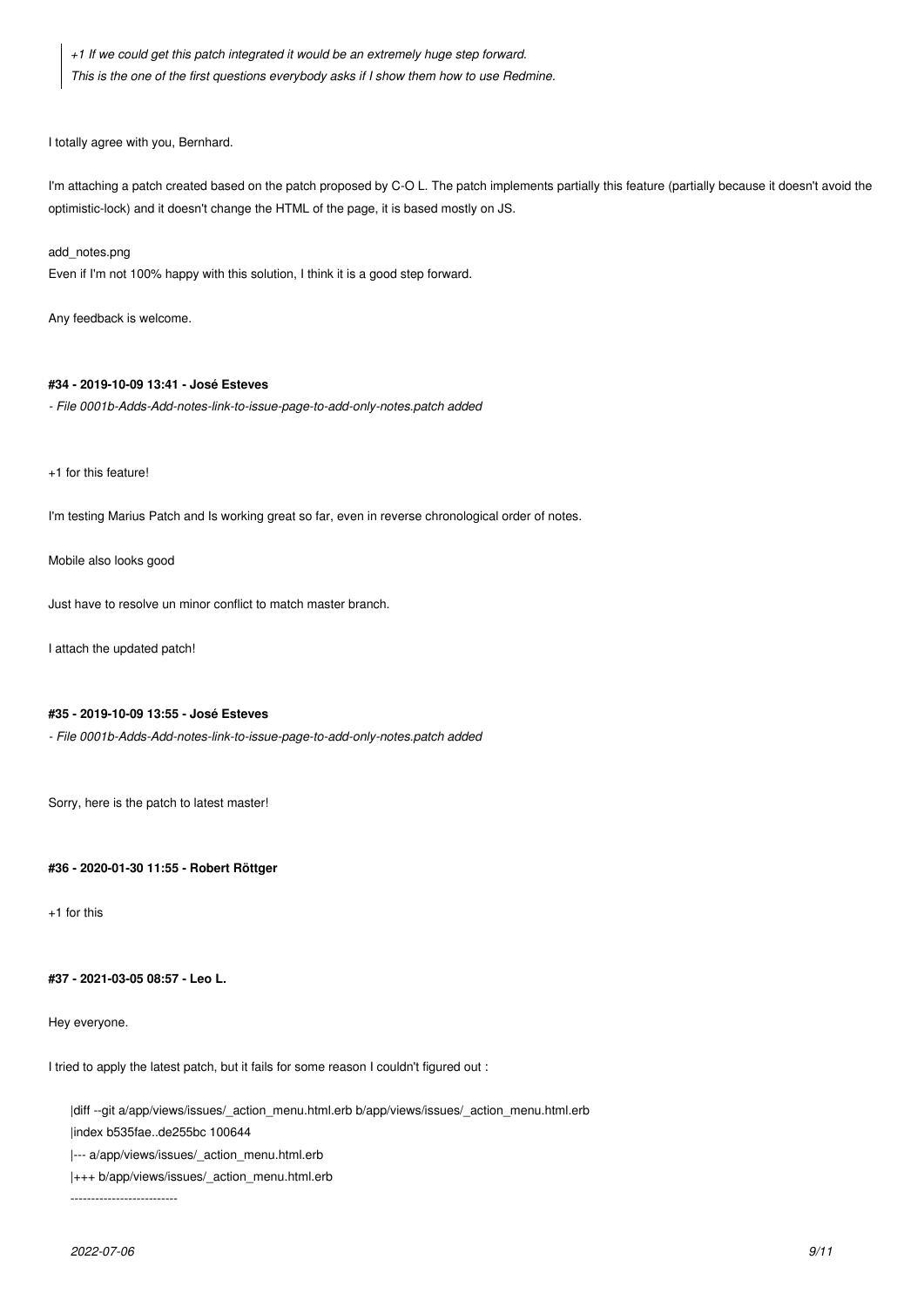Can someone point me at the right direction ? Thanks :)

-- Léo.

**#38 - 2021-03-05 18:44 - Ismael Barros²**

Which command did you use to apply the patch? patch -p0? patch -p1? git apply?

**#39 - 2021-04-01 18:16 - Leo L.**

Ismael Barros² wrote:

*Which command did you use to apply the patch? patch -p0? patch -p1? git apply?*

Hey Ismael,

Sorry I didn't check on updates about that.

I used "patch -p0 < 0001b-Adds-Add-notes-link-to-issue-page-to-add-only-notes.patch" inside redmine root's folder.

```
(saw on https://www.redmine.org/projects/redmine/wiki/patch)
```
For the record, the detailed error message :

```
gorby@server:/usr/www/redmine # patch -p0 < 0001b-Adds-Add-notes-link-to-issue-page-to-add-only-notes.patch
Hmm... Looks like a unified diff to me...
The text leading up to this was:
--------------------------
|From 472b31017a84d8c91330dccfb47d241c8ae4a2bb Mon Sep 17 00:00:00 2001
|From: Marius <marius.****@zitec.com>
|Date: Tue, 26 Feb 2019 07:33:10 +0000
|Subject: Adds "Add notes" link to issue page to add only notes
|
|Signed-off-by: Jose <jose@***>
|---
| app/views/issues/_action_menu.html.erb | 3 +++
| app/views/issues/_action_menu_edit.html.erb | 2 +-
| app/views/issues/_edit.html.erb | 8 ++++----
| config/locales/en.yml | 1 +
| public/javascripts/application.js | 14 +++++++++++++++
| public/stylesheets/application.css | 2 +-
| 6 files changed, 24 insertions(+), 6 deletions(-)
|
|diff --git a/app/views/issues/_action_menu.html.erb b/app/views/issues/_action_menu.html.erb
```
|index bd7bcc05f..aabd5c021 100644